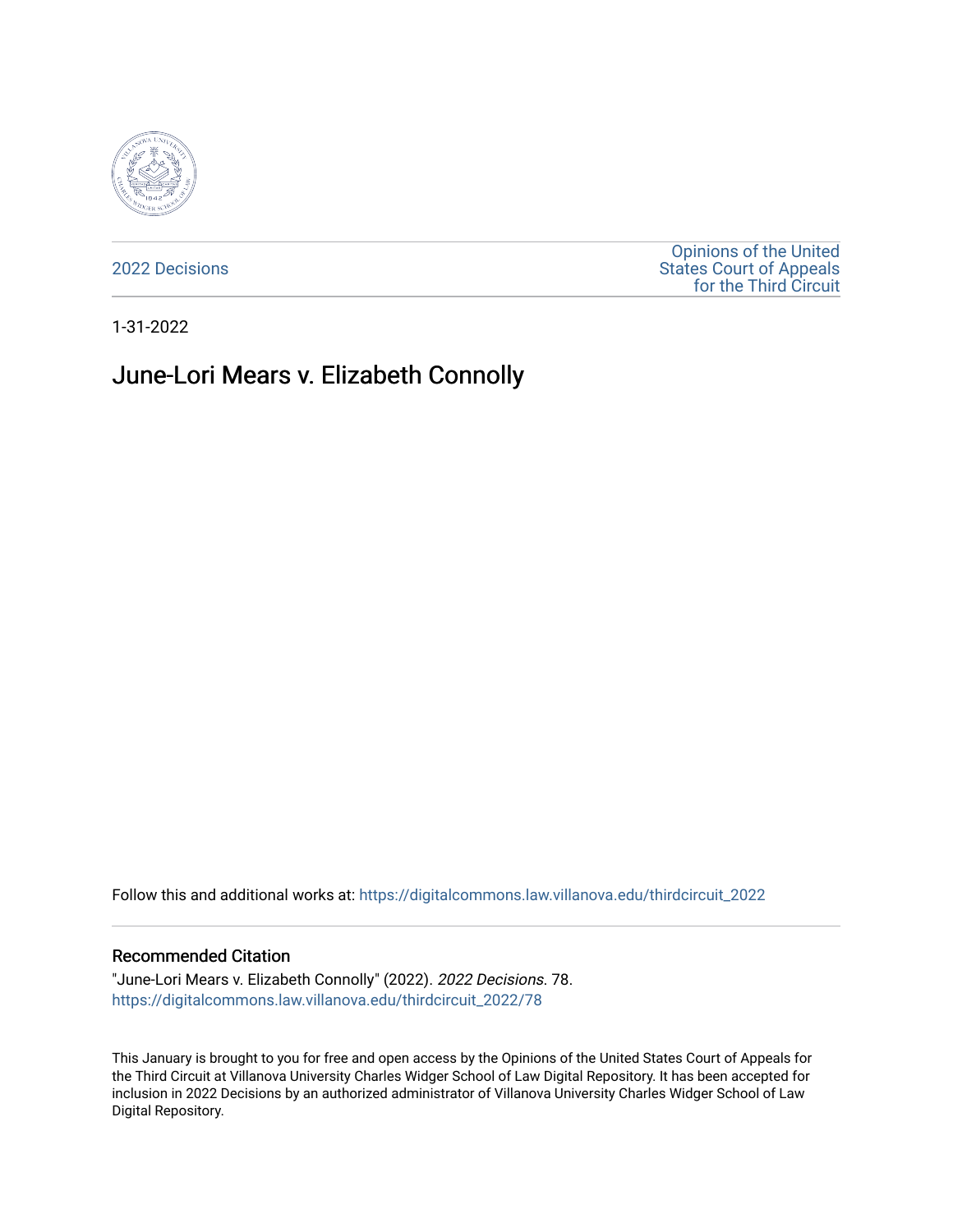#### **PRECEDENTIAL**

### UNITED STATES COURT OF APPEALS FOR THE THIRD CIRCUIT

\_\_\_\_\_\_\_\_\_\_\_\_\_\_\_

No. 21-1148 \_\_\_\_\_\_\_\_\_\_\_\_\_\_\_

JUNE-LORI MEARS; MICHAEL MEARS, Appellants

v.

ELIZABETH CONNOLLY, Acting Commissioner; ROGER BORICHEWSKI; RENEE BURAWSKI; TERESA MCQUAIDE; MARY JO KURTIAK; CAROLE JOHNSON; VALERIE L. MIELKE; GREYSTONE PARK PSYCHIAT-RIC HOSPITAL; JOSEPH YOUNG; MARC LIPKUS; JOHN VOLTARELLI; RAMONA CAHIWAT; JAY EP-STEIN; PATRICIA TURSI; CHEETARA GOODWIN; ELIZABETH PATTERSON; AJIBOLA OKE; JOHN DOE; JANE DOE; STATE OF NEW JERSEY; DEPARTMENT OF HUMAN SERVICES; ADEKUNLE DACOSTA; SHIRA OGLESBY; ALPHONSUS OKORO

> On Appeal from the United States District Court for the District of New Jersey (D.C. No. 3:18-cv-16174) U.S. District Judge: Honorable Michael A. Shipp

> > \_\_\_\_\_\_\_\_\_\_\_\_\_\_\_

\_\_\_\_\_\_\_\_\_\_\_\_\_\_\_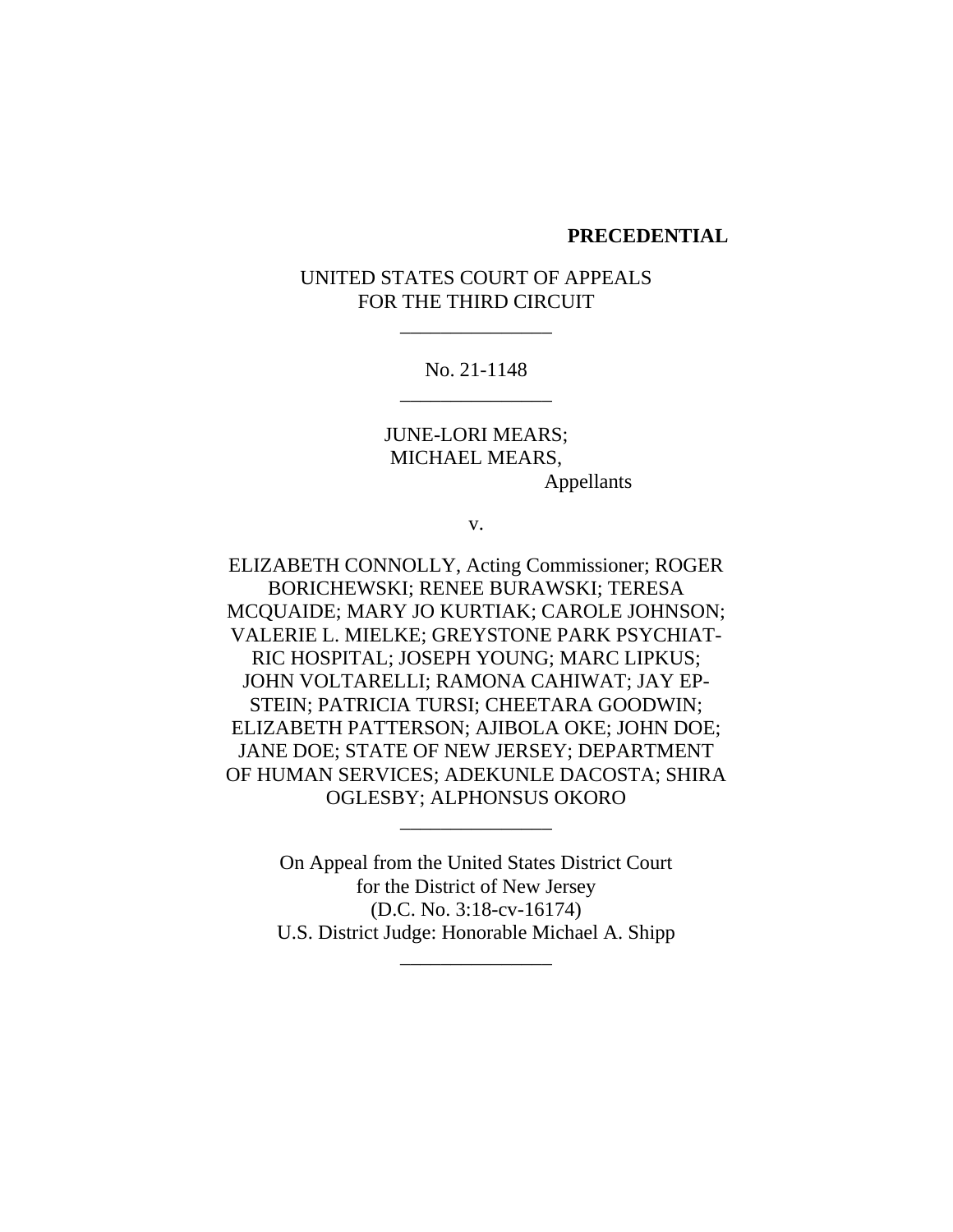Argued: November 17, 2021

Before: CHAGARES, *Chief Judge*, and BIBAS and FUENTES, *Circuit Judges*

> (Filed: January 31, 2022) \_\_\_\_\_\_\_\_\_\_\_\_\_\_\_

Patrick J. Dwyer [ARGUED] Thomas E. Hastings William E. McGrath, Jr. DILWORTH PAXSON 2 Research Way Princeton, NJ 08540

*Counsel for Appellants*

Brett J. Haroldson [ARGUED] Ashley L. Costello OFFICE OF ATTORNEY GENERAL OF NEW JERSEY 25 Market Street Trenton, NJ 08625

*Counsel for Appellees*

### OPINION OF THE COURT \_\_\_\_\_\_\_\_\_\_\_\_\_\_\_

\_\_\_\_\_\_\_\_\_\_\_\_\_\_\_

BIBAS, *Circuit Judge*.

Most constitutional rights are rights to be left alone. The government usually has no duty to protect people from one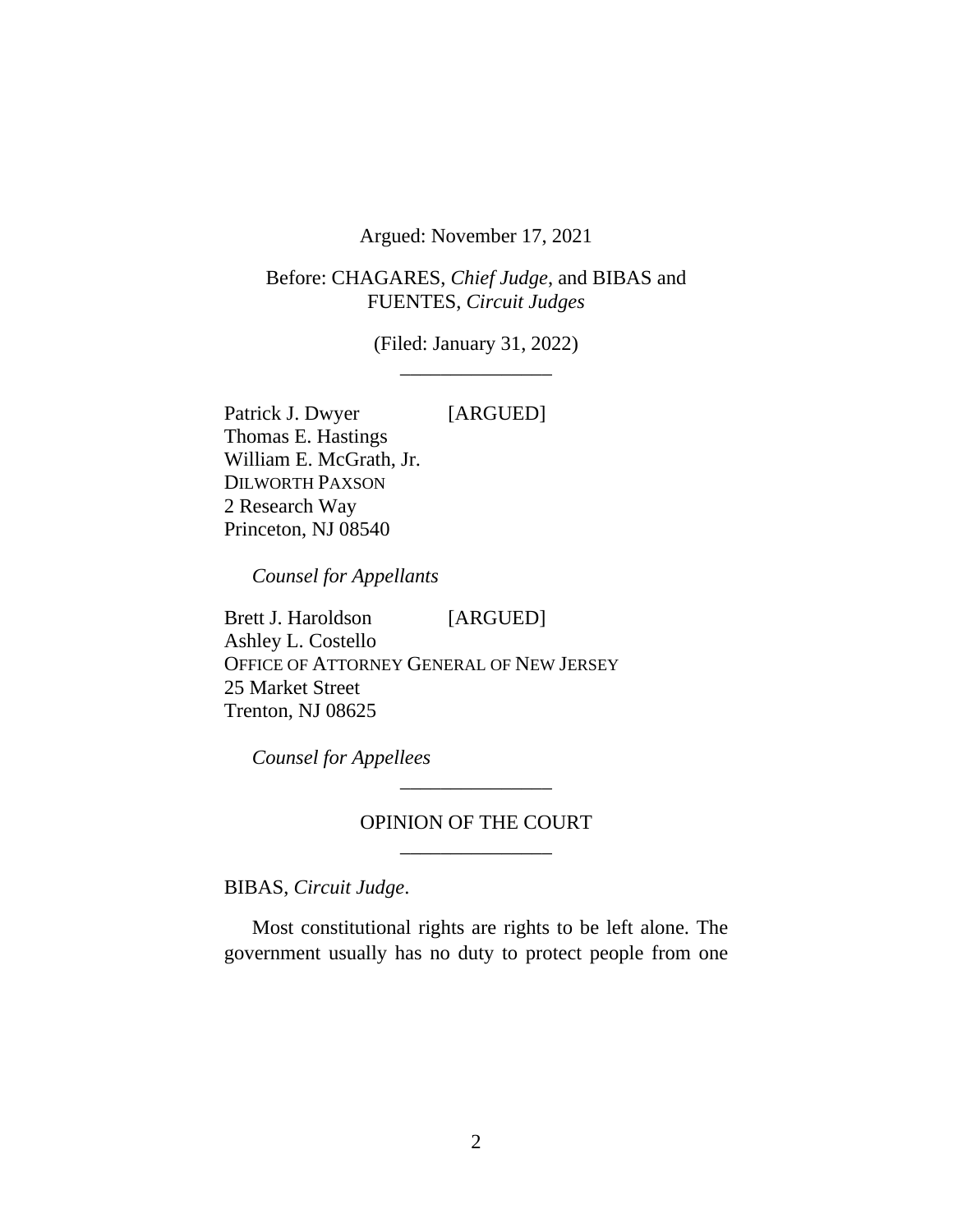another. But when the government itself creates a danger, it may be liable.

June-Lori Mears says the government endangered her: when she visited her mentally ill son, a state psychiatrist and nurse left her alone, vulnerable to his assault. The District Court disagreed, dismissing all her claims.

The court erred. True, the psychiatrist merely encouraged her to visit. But the nurse did more: she supervised June's visit at first and then abandoned her mid-visit. Because June may have a claim against the nurse, we will reverse the District Court in part.

#### **I. BACKGROUND**

On appeal from a dismissal, we take the allegations in June's complaint as true. Her son, Brenden Mears, suffers from severe bipolar disorder. This makes him prone to violent outbursts, drug abuse, and other antisocial behavior. And he has made these problems worse by refusing to take his medication. As a result, he has repeatedly been jailed and institutionalized. In 2017, he was involuntarily admitted to Greystone Park, a state-run psychiatric hospital in New Jersey, for the fourth time. He stayed there for more than two years.

During this time at Greystone, Brenden's condition got worse. He grew more and more psychotic. He stalked the halls, made an aggressive sexual comment to a staffer, and attacked other patients. He beat one of them severely enough to send him to the intensive care unit.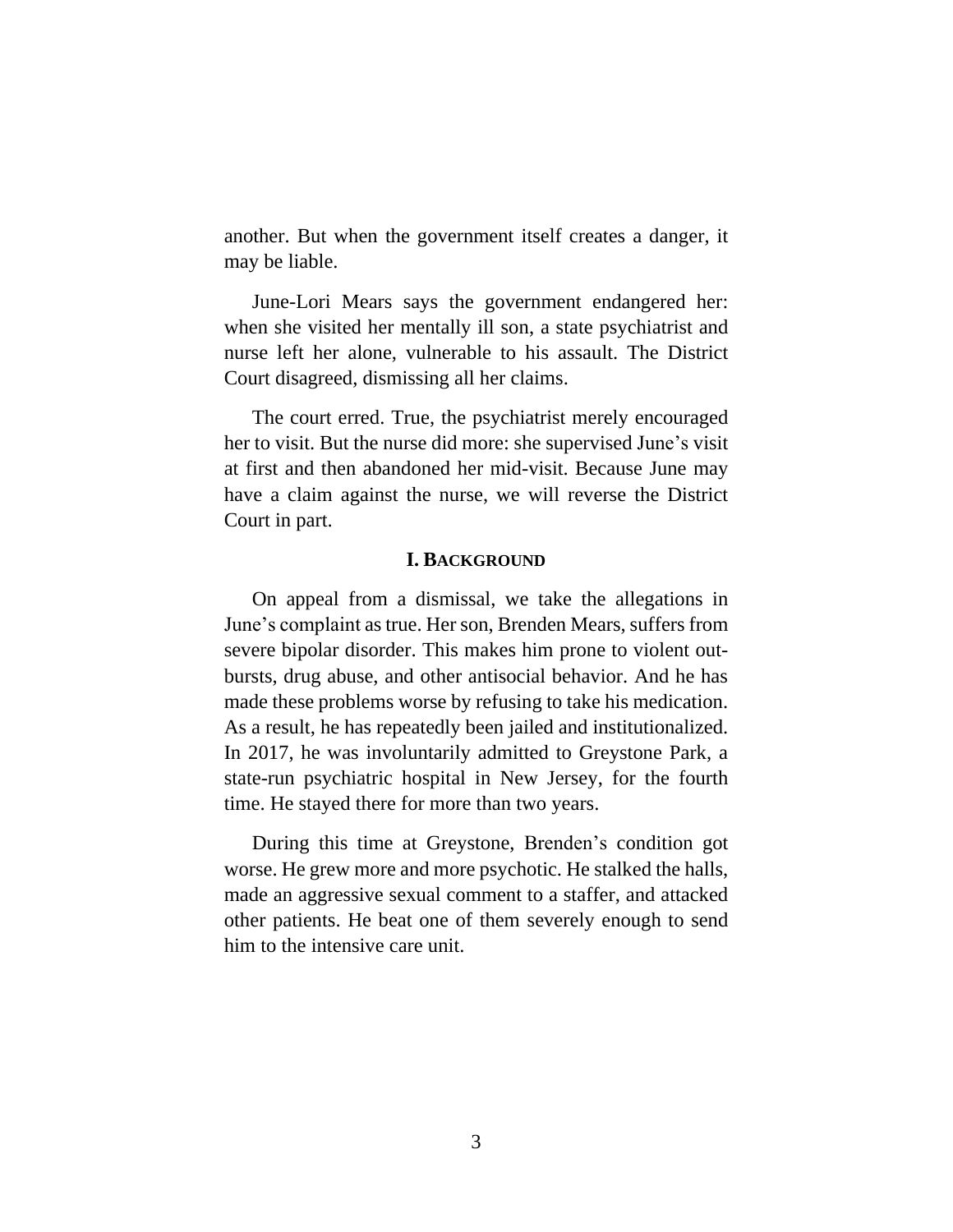But June stood by her son and kept visiting him at Greystone. Despite his eruptions, Greystone staff encouraged her visits as part of Brenden's treatment. Before one of these visits, June asked if it was safe to visit Brenden. Though it was just days after he severely beat the other patient, his psychiatrist, Dr. Joseph Young, assured her that it was.

So June visited Brenden again. Greystone staff were supposed to supervise all patient meetings, yet no one was assigned to monitor her visit.

Brenden's head nurse, Shira Oglesby, knew of this oversight. At first, she accompanied June while she visited Brenden. But sometime during June's visit, Nurse Oglesby left the room. Brenden watched her leave "intently." App. 37 ¶59. Once she left, he pounced on June and beat her severely. She suffered "permanent physical and psychological injuries," including brain trauma, broken ribs, and post-traumatic stress disorder. App. 40 ¶¶69–70.

June and her husband Michael sued Dr. Young, Nurse Oglesby, Greystone, various other staffers, and state officials under 42 U.S.C. §1983 and state law. Michael also sued for loss of consortium.

The District Court dismissed all claims. Sovereign immunity, it reasoned, barred the claims against Greystone and the state officials in their official capacity. Plus, state officials usually have no affirmative duty to protect people from private violence. And, the court held, these facts did not amount to a state-created danger.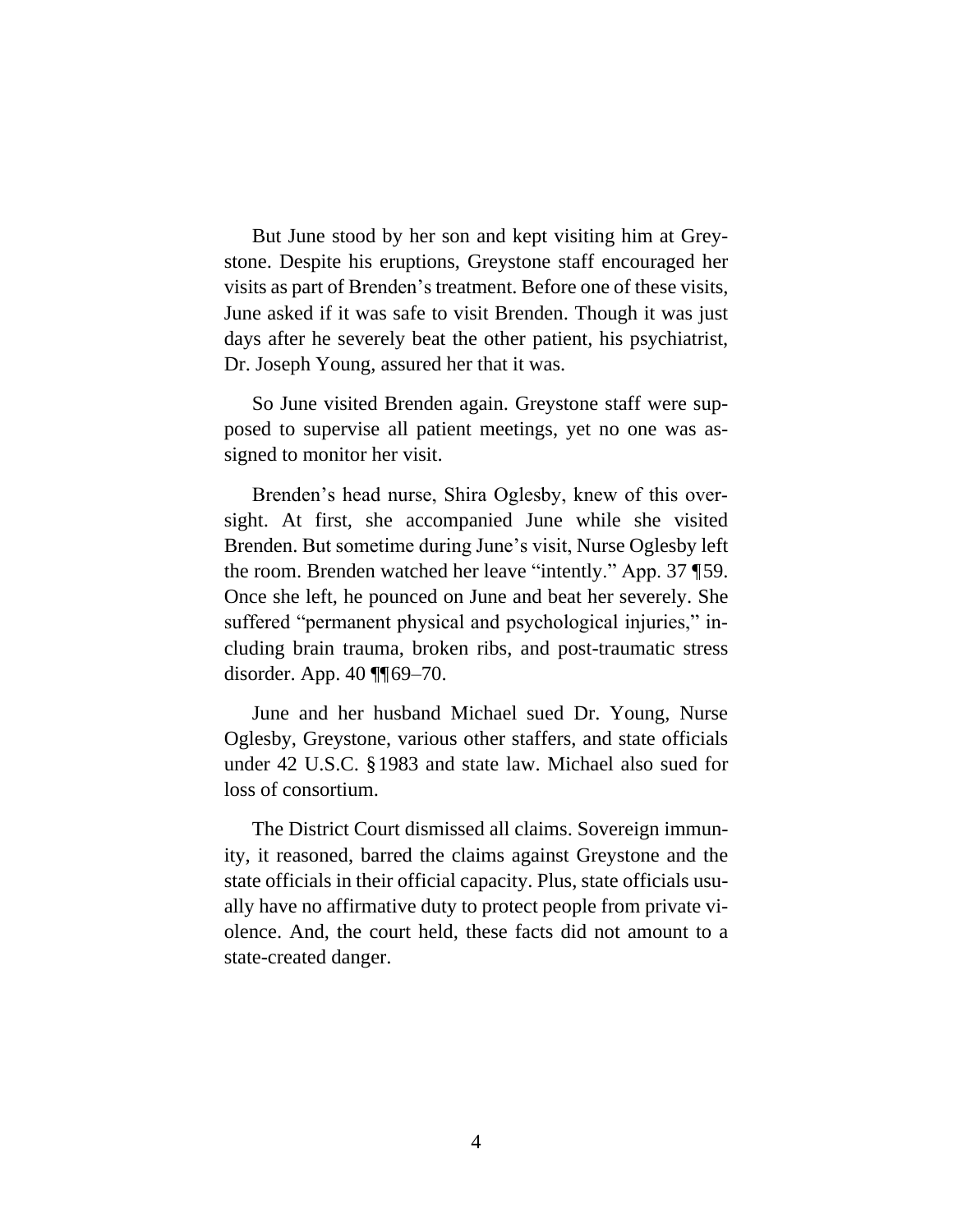June (and Michael) now appeal only the dismissal of her §1983 claims against Dr. Young and Nurse Oglesby. The District Court had jurisdiction under 28 U.S.C. §1331, and we have jurisdiction under §1291. We review de novo. *Oakwood Lab'ys LLC v. Thanoo*, 999 F.3d 892, 896 n.1 (3d Cir. 2021).

# **II. JUNE'S CLAIM MAY PROCEED AGAINST NURSE OGLESBY BUT NOT DR. YOUNG**

The government has no general legal duty to keep people safe. *DeShaney v. Winnebago Cnty. Dep't of Soc. Servs.*, 489 U.S. 189, 195–96 (1989). But it assumes one "when it affirmatively places [a] person in a position of danger [that] the person would not otherwise have faced." *Kamara v. Att'y Gen.*, 420 F.3d 202, 216 (3d Cir. 2005). Then, the government must protect people from the dangers it created. The Fourteenth Amendment's Due Process Clause requires it to do so. *Id.*

To make out a state-created-danger claim, June must plausibly plead four things:

- she suffered a "foreseeable and fairly direct" harm;
- the state "acted with a degree of culpability that shocks the conscience";
- she "was a foreseeable victim ... or a member of a discrete class of persons" potentially harmed "by the state's actions"; and
- the state "affirmatively used [its] authority" to "create[] a danger" or make her "more vulnerable to danger than had [it] not acted at all."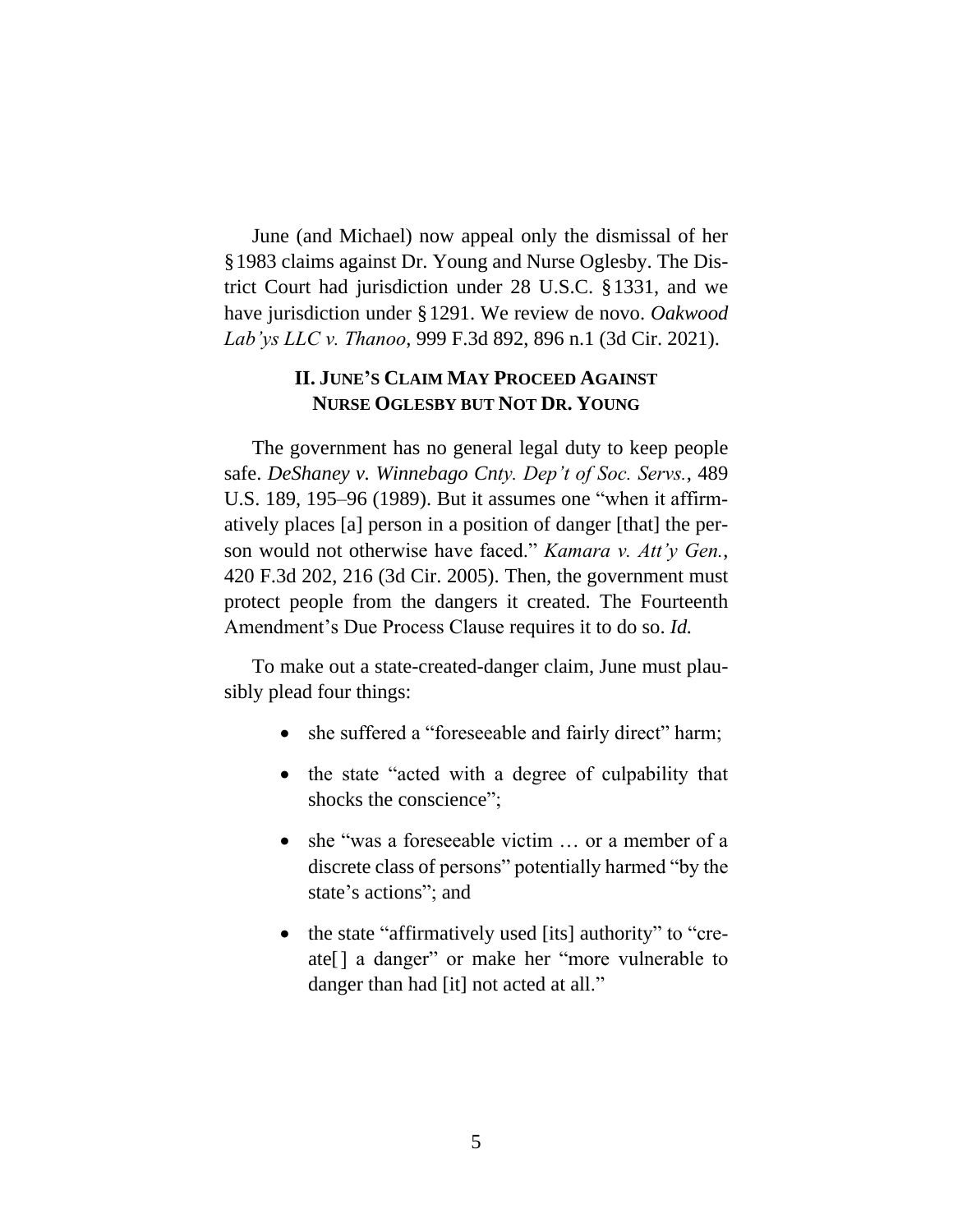*Bright v. Westmoreland Cnty.*, 443 F.3d 276, 281 (3d Cir. 2006) (internal quotation marks omitted).

The District Court did not reach the second and third elements, holding only that June had not adequately pleaded the first and fourth. Because she challenges only that ruling, we focus solely on those two elements. And because her §1983 claims require personal wrongdoing, we analyze her claims against Dr. Young and Nurse Oglesby separately. *Chavarriaga v. N.J. Dep't of Corr.*, 806 F.3d 210, 222 (3d Cir. 2015).

#### **A. Dr. Young's encouragement to visit was not enough of an affirmative act**

Start with Dr. Young. To satisfy the fourth element of a state-created-danger claim, June must plead that Dr. Young "exercised his … authority" to "affirmative[ly] act[]" in a way that "created a danger to [June] or rendered [her] more vulnerable to danger." *Ye v. United States*, 484 F.3d 634, 639 (3d Cir. 2007).

June says Dr. Young encouraged her to visit and said she would be safe. But as our precedent holds, assurances and failures to warn are not affirmative acts. In one case, police assured a family that they would arrest a criminal but did not. *Bright*, 443 F.3d at 279. The criminal then murdered a child. *Id.* We held that "expressing an intention" to arrest without doing so was not an affirmative act. *Id.* at 284. In another case, police failed to warn a witness in a criminal case of the defendant's menacing behavior, even though the defendant was a convicted killer. *Walter v. Pike Cnty.*, 544 F.3d 182, 186–88 (3d Cir. 2008). Yet even if the police were "highly culpable," we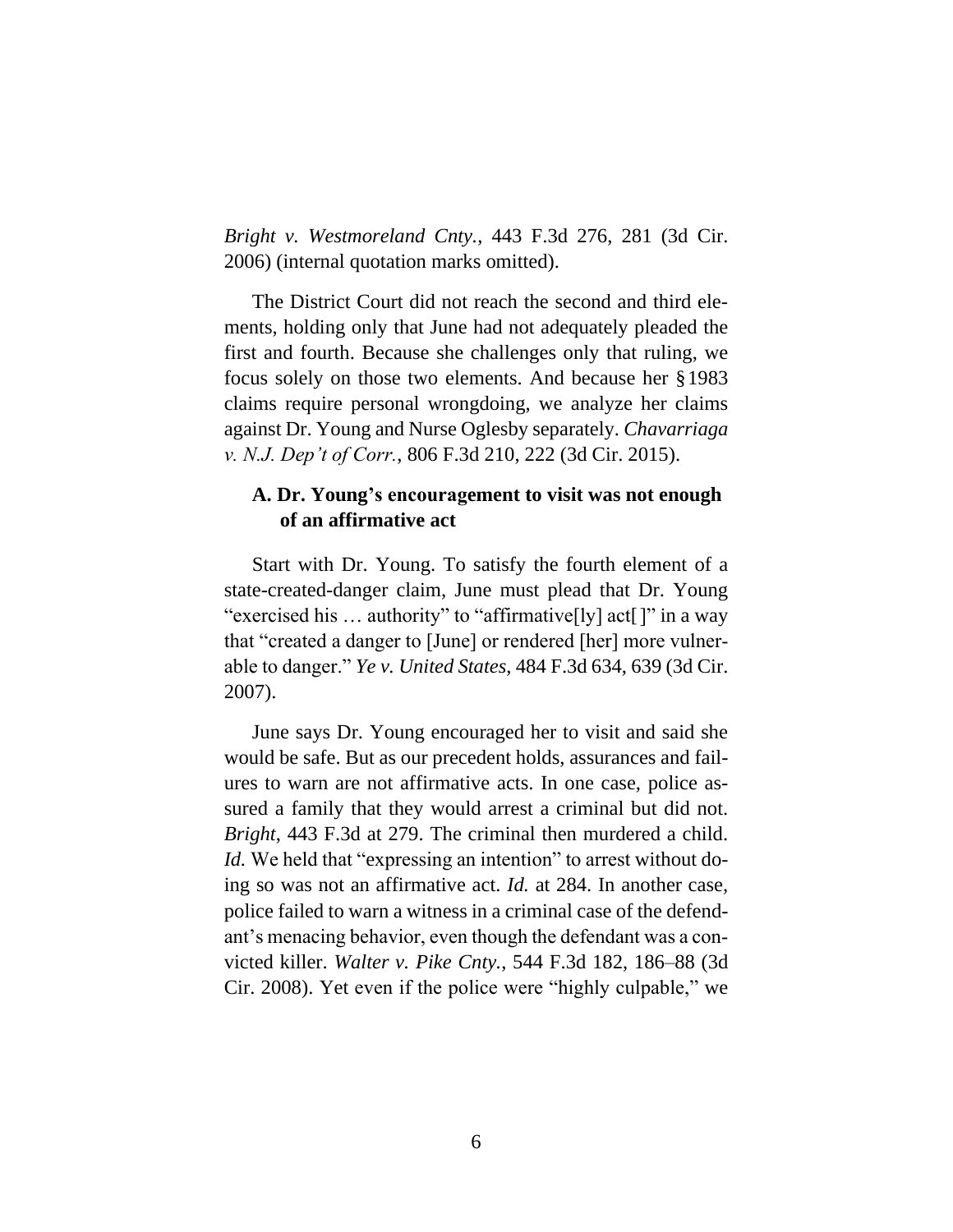held, they could not be liable for failing to warn of private violence. *Id.* at 194. Likewise, we refused to hold a doctor liable for mistakenly assuring a seriously ill patient that he had "nothing to worry about and that he [was] fine." *Ye*, 484 F.3d at 635, 641.

Instead, an affirmative act must amount to a " 'restraint of personal liberty' that is 'similar' to incarceration or institutionalization." *Id.* at 640–41 (quoting *DeShaney*, 489 U.S. at 200). But Dr. Young did not rob June of her power to choose whether to visit. She was free to say no. Thus, the District Court properly dismissed June's claims against Dr. Young.

## **B. Nurse Oglesby may be liable for leaving June alone with Brenden**

The claim against Nurse Oglesby is another matter. The District Court found that Nurse Oglesby had not affirmatively acted to create a danger and that June had not suffered "foreseeable and fairly direct" harm as a result. App. 16. On both points, it erred. By leaving the room during June's visit, Nurse Oglesby may have facilitated Brenden's assault.

*1. The harm June suffered was "foreseeable and fairly direct.*" To show that her injuries were foreseeable, June must allege that Nurse Oglesby had "actual knowledge or an awareness of risk that [was] sufficiently concrete to put [her] on notice of the harm." *Phillips v. Cnty. Of Allegheny*, 515 F.3d 224, 238 (3d Cir. 2008). She does.

Nurse Oglesby was the head of Brenden's nursing team. While under her care, his mental health had "deteriorated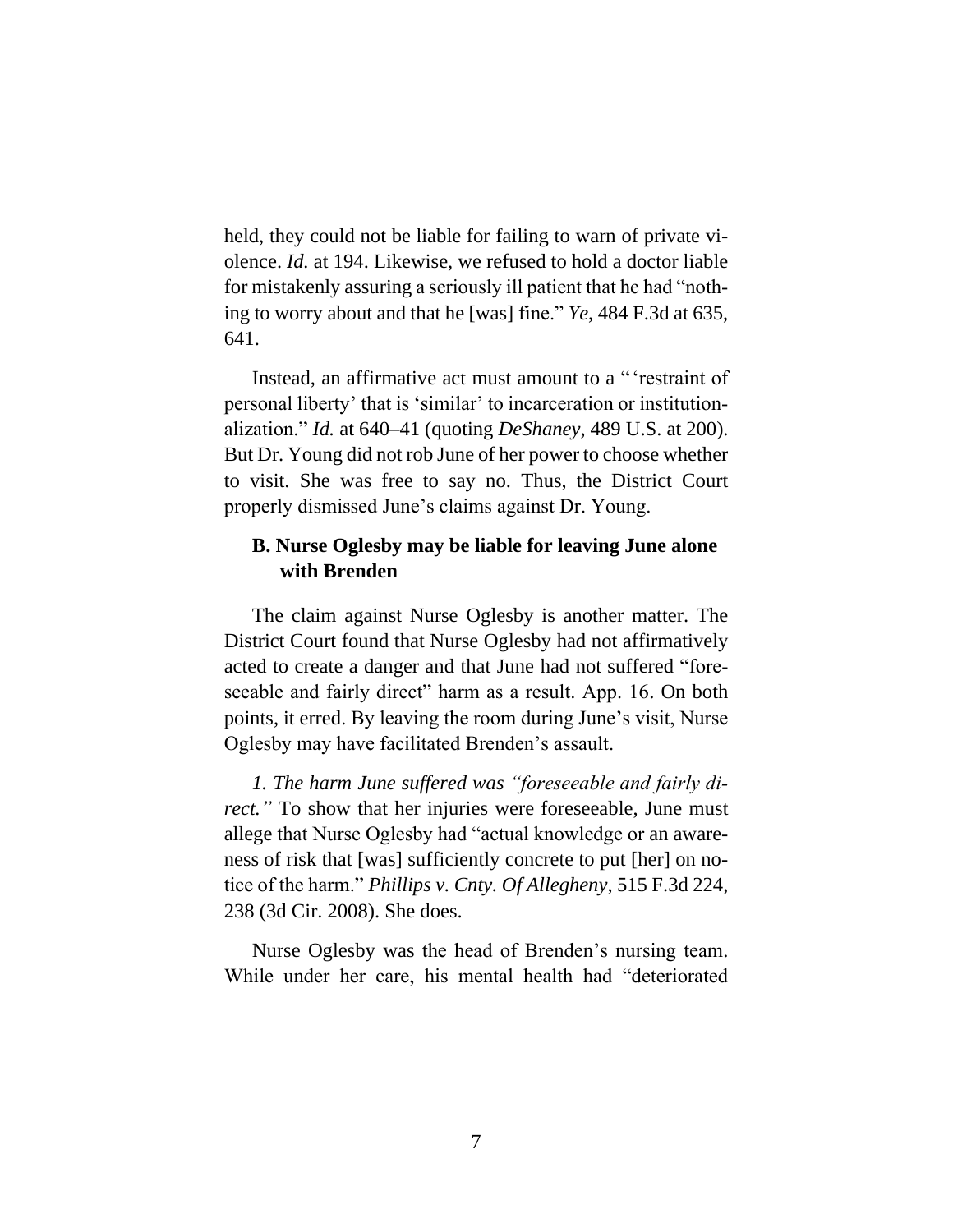significantly," and he had "bec[o]me progressively more psychotic." App. 24 ¶31. Just three days before June's visit, he was "acting bizarrely" and attacked another patient. App. 25 ¶39. These facts would have put her on notice of the serious threat Brenden posed to his mother. Indeed, she repeatedly complained to June about Brenden's behavior.

The District Court found otherwise because Brenden had not attacked *June* before. But that focus is too narrow. *See Phillips*, 515 F.3d at 237 (noting that harm can be foreseeable even without any "history of violence"). "[C]ommon sense" tells us that it is "inherent<sup>[1</sup>y] risk[y]" to leave a visitor with a violent psychiatric patient—even if that visitor is the patient's mother. *L.R. v. Sch. Dist. of Phila.*, 836 F.3d 235, 245 (3d Cir. 2016). So the harm was foreseeable.

June was also a direct victim of Brenden's attack. By ceasing to supervise June's visit with Brenden, Nurse Oglesby was "the catalyst for the attack." *Id.* at 246 (quoting *Morse v. Lower Merion Sch. Dist.*, 132 F.3d 902, 910 (3d Cir. 1997)) (internal quotation marks omitted). Brenden "watch[ed] Oglesby intently," waited for her to leave, and then attacked June. App. 37 ¶59. Plus, June was an "identifiable or discrete" victim: she was Brenden's visitor, not a random passerby. *Phillips*, 515 F.3d at 239. So June's injury was fairly direct as well as foreseeable.

*2. Nurse Oglesby's affirmative act endangered June*. June's allegations also satisfy the fourth element needed to plead a state-created danger. Greystone is a state hospital, so Nurse Oglesby is a state actor. And by exiting the visitation room, she made June "more vulnerable to harm." *Ye*, 484 F.3d at 640,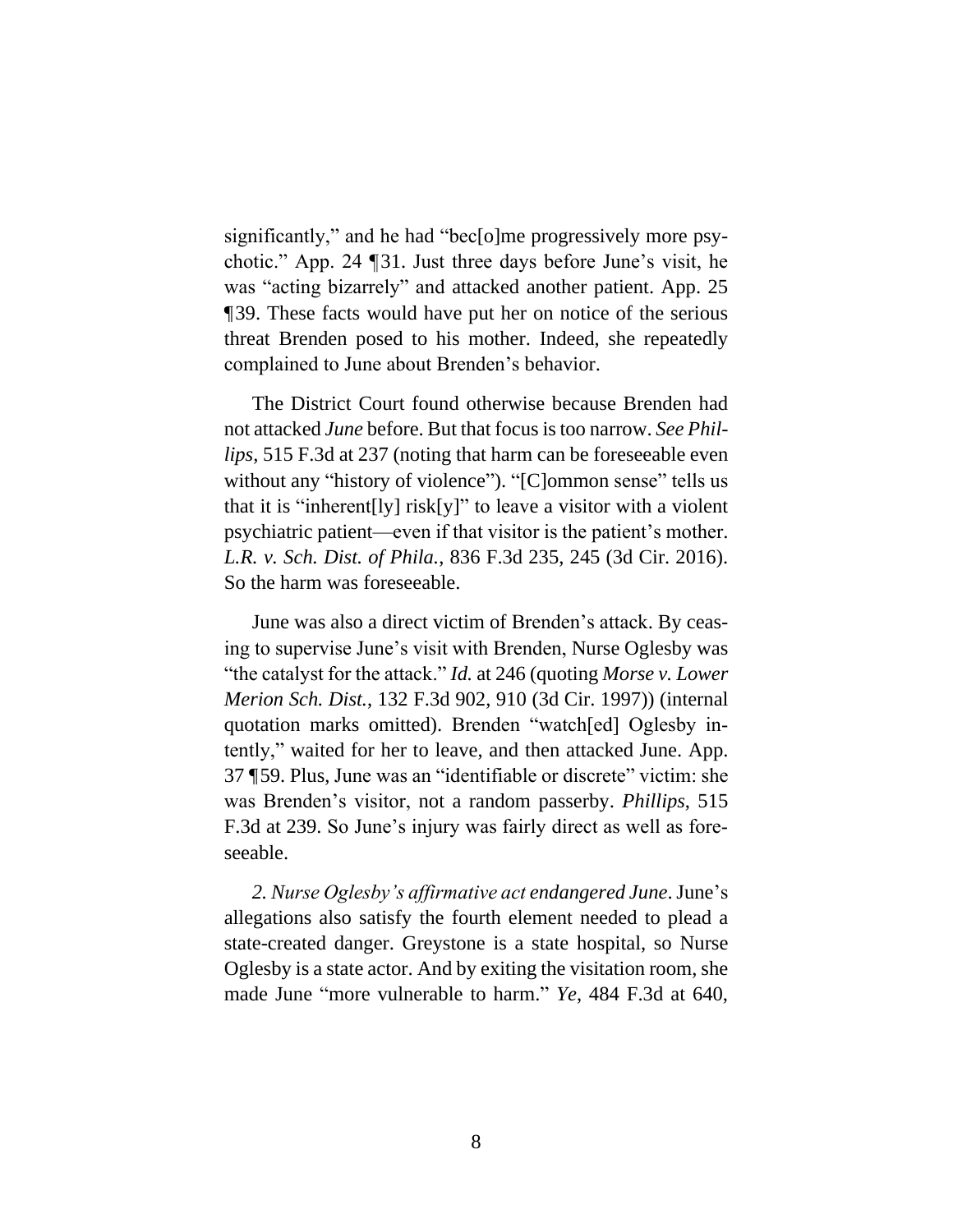642. That leaves the affirmative-act requirement, which June satisfies too.

The District Court rejected June's claims on this ground. It found that June was alleging only inaction and that Nurse Oglesby's conduct had not "restrict[ed her] freedom to act on [her] own behalf." App. 15–16 (quoting *Ye*, 484 F.3d at 641). We disagree on both points.

June alleges action. She says Nurse Oglesby exited the room, withdrawing her supervision mid-visit. Giving and then taking away support is more than "failure to provide protection" or "to warn of a threat." *Walter*, 544 F.3d at 195. It is active conduct.

June also alleges that Nurse Oglesby deprived her of the ability to act on her own behalf. June entered the visitation room with the understanding that the visit would be supervised. She did that freely. But she could not leave on her own. June's "movements within the facility were controlled by Greystone personnel" and she "was not permitted to go outside" the visiting room. App. 35 ¶53. So when Nurse Oglesby left, June was robbed of the chance to decide whether to have an unsupervised visit or take extra precautions. And *that* is a plausible deprivation of liberty.

Nurse Oglesby's behavior resembles that of police officers who stopped a drunk couple, separated them, and then let the wife wander off alone. *Kneipp v. Tedder*, 95 F.3d 1199, 1209 (3d Cir. 1996). It was a cold January night, just above freezing. *Id.* at 1203 n.14. The wife fell, was knocked out, and froze. *Id.* at 1203. The police, we held, had acted affirmatively and